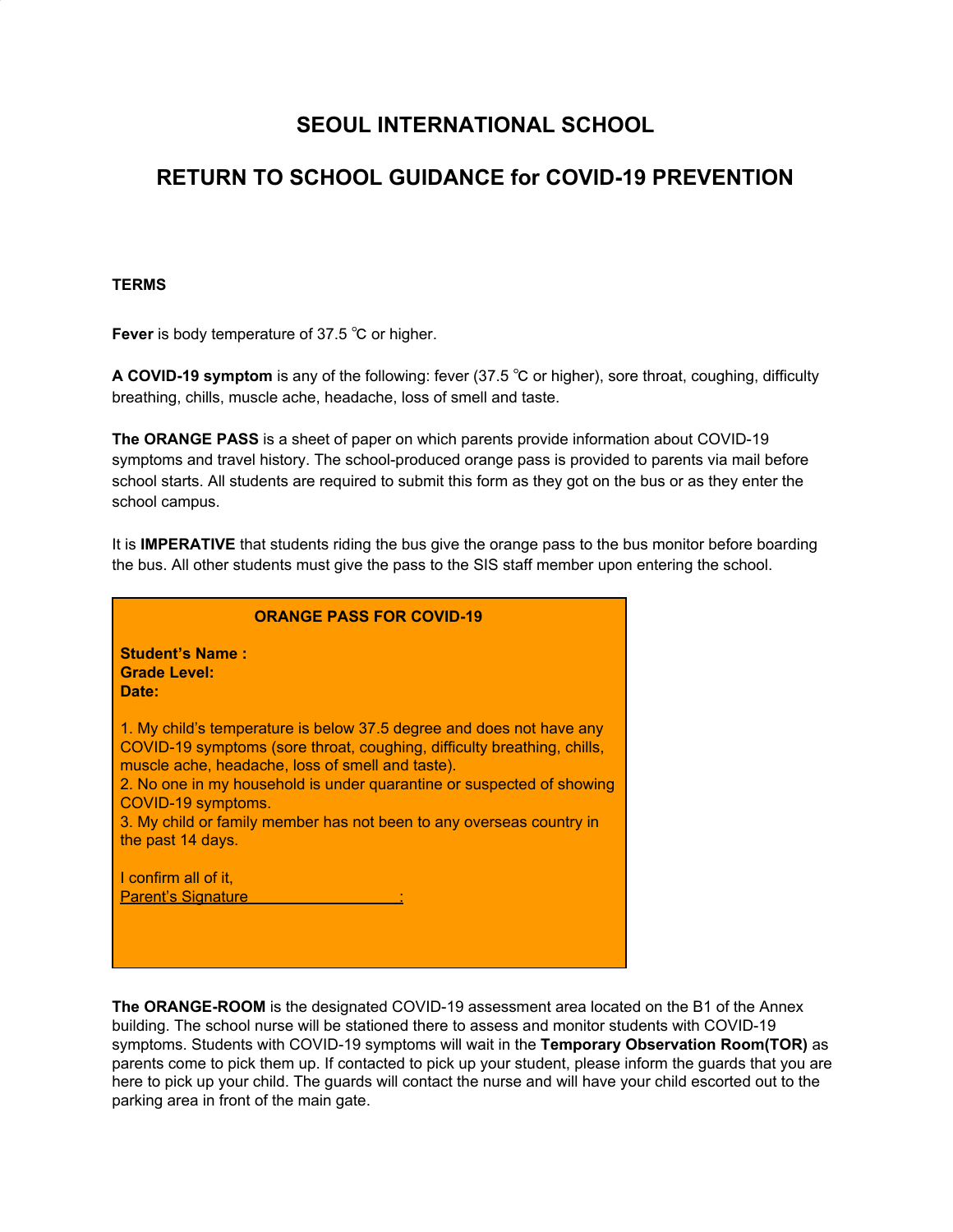# **GENERAL GUIDELINES**

- 1. All students and staff are required to check their temperature 3 times a day. This will include the self-check before leaving their household, the temperature check as they enter SIS campus and the midday temperature check.
- 2. If your child has COVID-19 symptoms during school hours, he/she will be escorted to the ORANGE-ROOM and be assessed by our medical staff.
- 3. Anyone confirmed with COVID-19 symptoms should visit a local COVID-19 health center to get tested and/or get doctor's consultation.. Students may not return to campus until approved by the local COVID-19 health center.
- 4. Parents and students will be screened as they enter the school buildings.
- 5. All staff and students are required to wear a mask throughout the day except to eat or drink. This includes buses, classrooms and common areas.
- 6. All staff and students should do their best to maintain social distance (1-2 meters recommended by KCDC) from one another. Please remind your child(ren) to refrain from hugging, high fives and even back slaps. Classroom desk arrangement and lesson plans will also be modified to maximize social distance.

Food, drinks or masks should NOT be shared with others.

# **DAILY MORNING PROTOCOL**

#### **Parents:**

- 1. Monitor your child's health condition at home.
- 2. Take the temperature of your child and fill out the orange pass.
- 3. Keep your child home if having any COVID-19 symptoms. (fever of 37.5 degree or higher), sore throat, coughing, difficulty breathing, chills, muscle ache, headache, loss of smell and taste)
- 4. If your child exhibits any COVID-19 symptoms, please keep him/her home and notify the school nurses. ([nurseroom@siskorea.org,](mailto:nurseroom@siskorea.org) tel: 031)750-1317/1391)
- 5. Provide your child with masks to wear while on school campus.

#### **Students (taking school bus):**

- 1. Temperature taken at home and fill out the orange pass.
- 2. Have their orange pass and masks on hand.
- 3. Masks must be worn throughout the whole day and on the bus.
- 4. Give orange pass to the bus monitor.
- 5. Disinfect hands with hand sanitizer.
- 6. Temperature will be taken by monitor prior to boarding.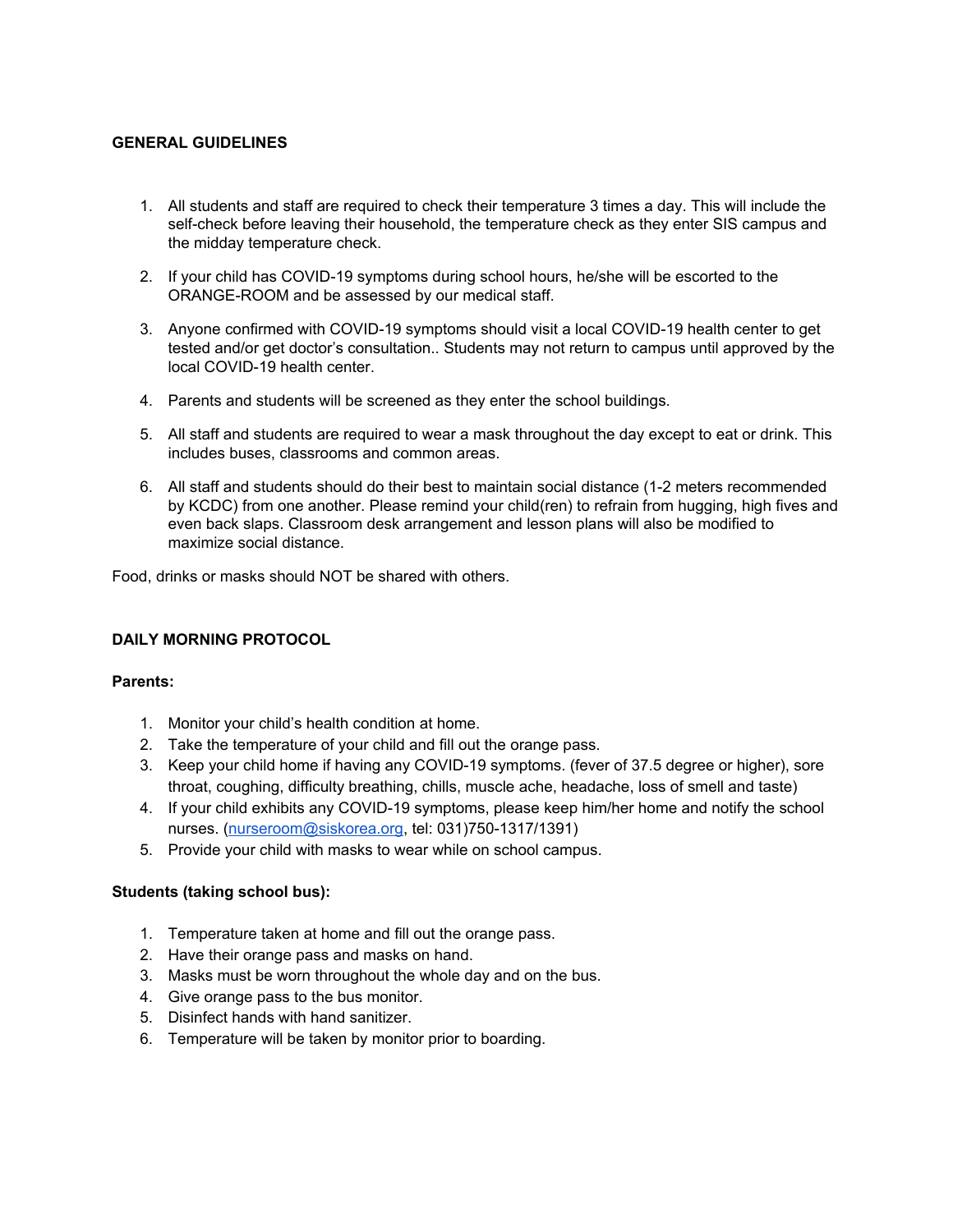# **Students (not taking school bus):**

- 1. Temperature taken at home and fill out the orange pass..
- 2. Have their orange pass and masks on hand.
- 3. Disinfect hands with the hand sanitizer.
- 4. Mask must be worn throughout the whole day.
- 5. Give orange pass to staff member as they get temperature checked.

# **ALL STAFF**

## **Each morning, all staff must:**

- 1. Have their temperature checked before proceeding to offices. (Self-checking)
- 2. If they have a fever or any other COVID-19 symptoms, immediately report the school office before entering the school campus.
- 3. The windows will be left open all day if the weather permits.

## **ALL LEVEL OFFICES**

#### **Each morning, level offices must:**

1. Check attendance and inform the nurse's office of those students who are sick.

#### **CLASSROOM PROTOCOL**

#### **Teachers will:**

- 1. Try to open windows for ventilation whenever possible. Use of air purifiers will be limited.
- 2. Require everyone to wear a mask.
- 3. Instruct all students to wash/sanitize their hands especially before and after specialist classes.
- 4. Children who display COVID-19 symptoms must be escorted to the orange room by a member of the leadership team. Please call the school nurse to arrange for that.
- 5. Non-COVID symptoms like minor injuries, there is no need for escort to the nurse's office.

# **GUIDELINES AROUND P.E. AND MUSIC CLASS**

- Following the guidelines that mask wearing and keep social distancing.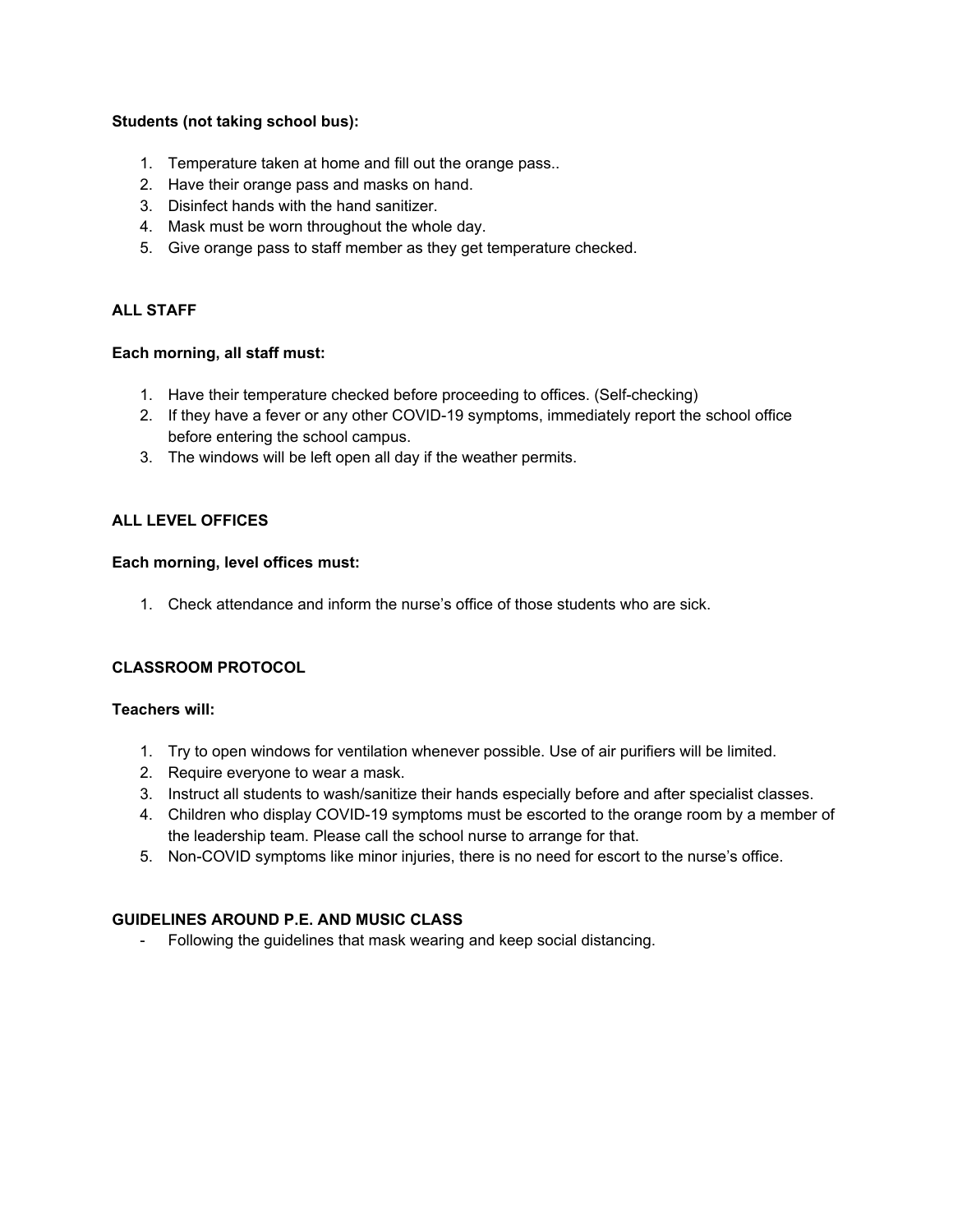# **2 nd TEMPERATURE CHECK**

- 1. All students must have temperature checked right before lunch in their classroom by teacher.
- 2. COVID Safety kits will be in each classroom.
- 3. Teachers should contact the nurse to re-supply their kit whenever necessary.
- 4. Kits will include thermometers, gloves, masks, hand sanitizer, disinfectant spray, paper towels.

# **LUNCH PROTOCOL**

- 1. Lunch protocol will be established to allow social distancing, including staggered schedules and adjusted seatings.
- 2. Staff lunch: Limited number of staff two people for one table / Have lunch in their own place.

# **DISMISSAL PROTOCOL**

Students may only stay after school to participate in an organized school activity.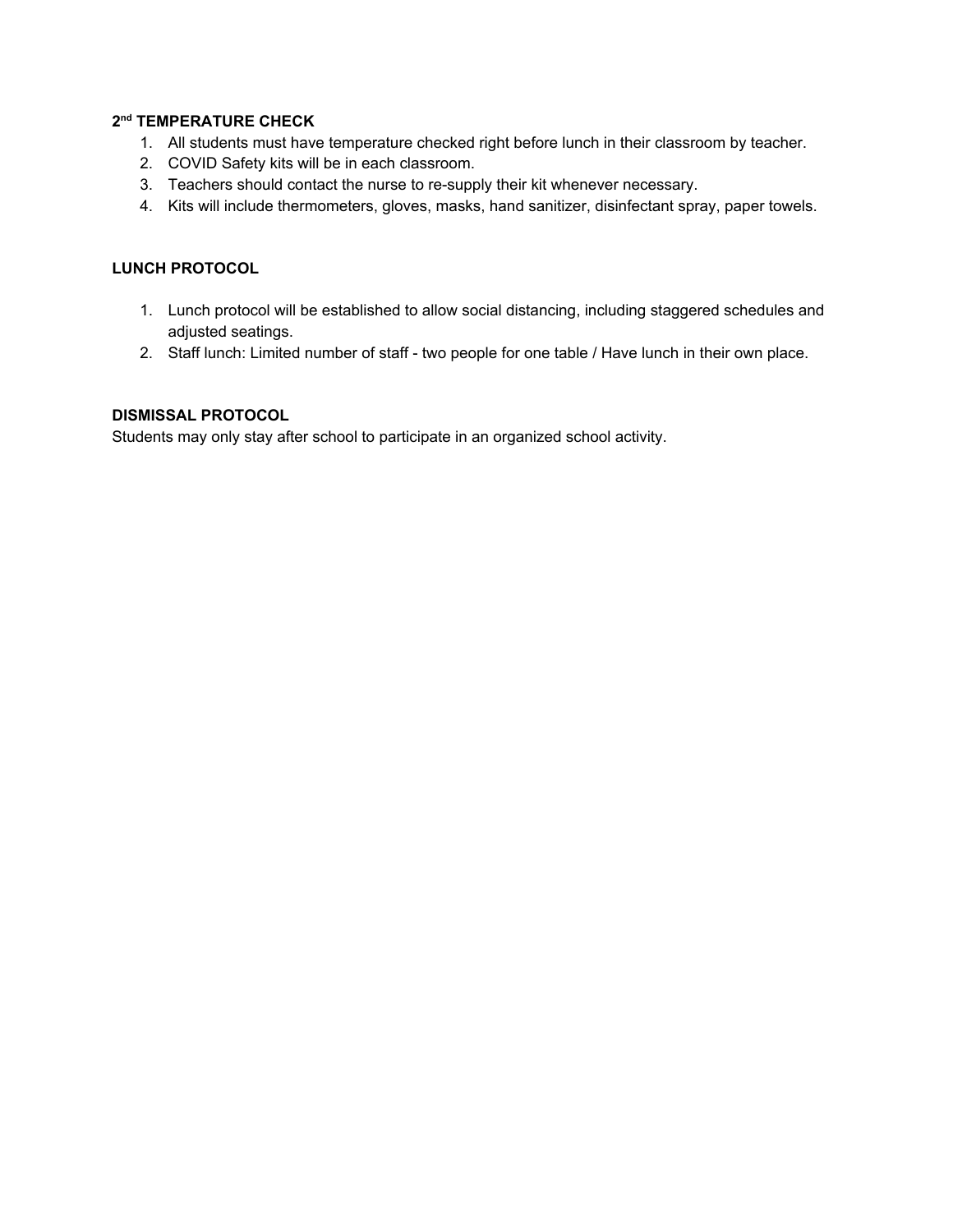# **< WHEN SUSPICIOUS OF COVID-19 >**



## **< SCHOOL NURSE WILL ASSESS BASED ON THE FOLLOWING CHART >**

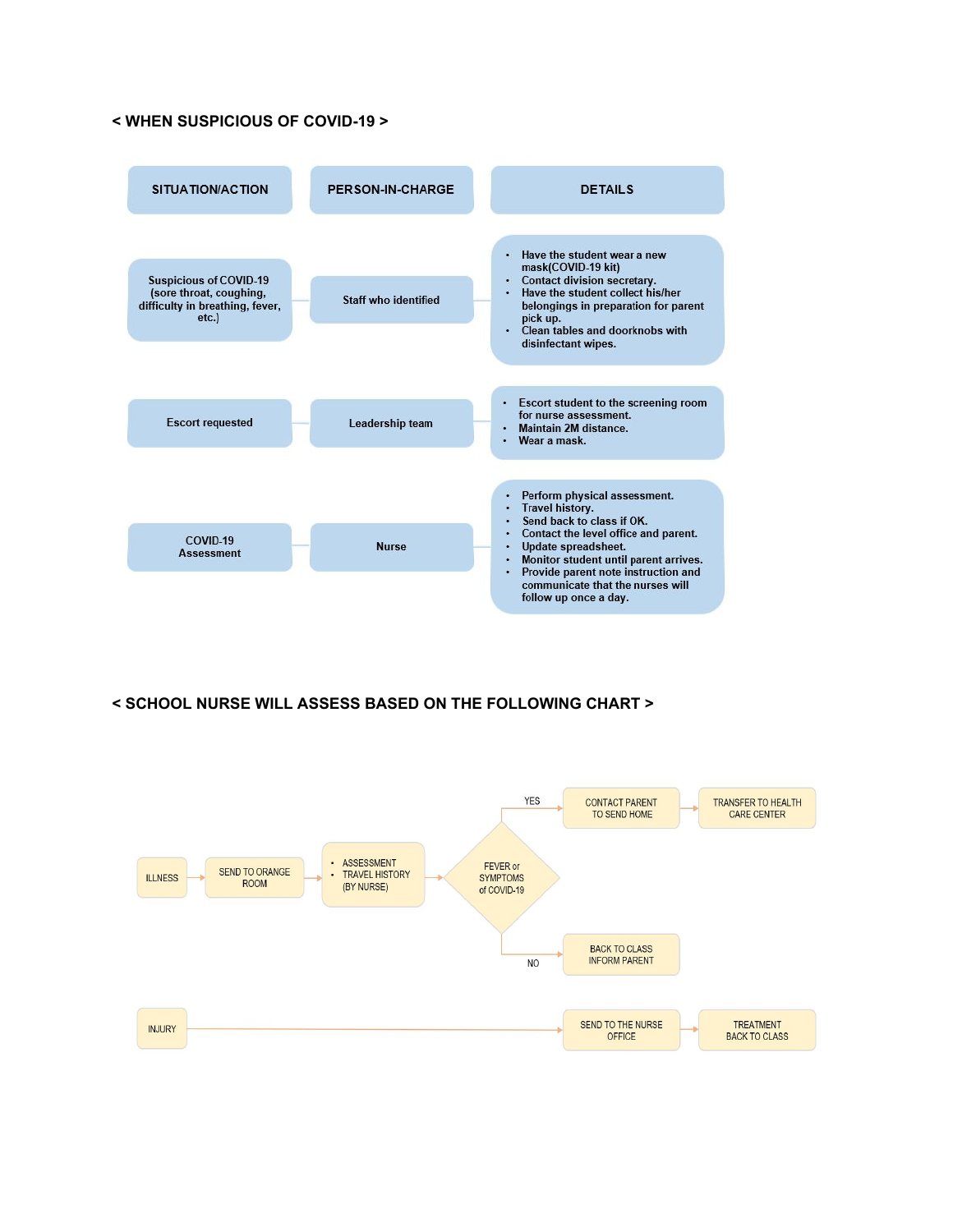\*If students have corona symptoms (sore throat, continuous dry cough, difficulty in breathing, chills, muscle ache, headache, loss of smell/taste), they must visit the orange room with a special mask on and escorted by a leadership team member.

# IN CASE OF A STUDENT ABSENCE, DUE TO FEVER OR OTHER COVID-19 SYMPTOMS,

- 1. When calling the nurse, parents provide as much information as possible on COVID-19 symptoms such as body temperature, coughing or other respiratory symptoms, digestion, appetite, etc..
- 2. The student can visit a local health care center for assessment.
- 3. School nurse will call on Day 1 to check on symptoms.
- 4. Staff will call on Day 2 and onwards if medical condition remains the same.

# **PARENT SAFETY EXPECTATIONS**

- 1. Each morning, take the body temperature of your child and complete an orange pass for COVID-19 after taking your child's temperature before leaving home for school. The student should submit it as he/she enters the bus/school campus.
- 2. Your child should NOT come to school if he/she
	- Has a fever (37.5 degree celsius or higher).
	- Has any COVID-19 symptoms such as sore throat, cough, difficulty breathing, chills, muscle ache, headache, loss of smell and taste.
	- Had fever reducing medicine.
	- Or family members have been to any overseas country in the past 14 days.
	- Anyone in your household is under quarantine.
- 3. Ensure that the child(ren) has masks. Early childhood students should bring in two masks in case they lose or tear their mask.
- 4. Educate social distancing and encourage your child to take actions to reduce exposure to COVID-19.
	- Wash hands with soap and water thoroughly and frequently.
	- Avoid touching eyes, nose and mouth with hands.
	- Avoid visiting any crowded places.
- 5. If your child has a fever(37.5 degree or higher) or any COVID-19 symptoms while at home,
	- Please visit a local health care center, don't forget to drive your own vehicle and wear a mask and also share with the school office the results of the visit.